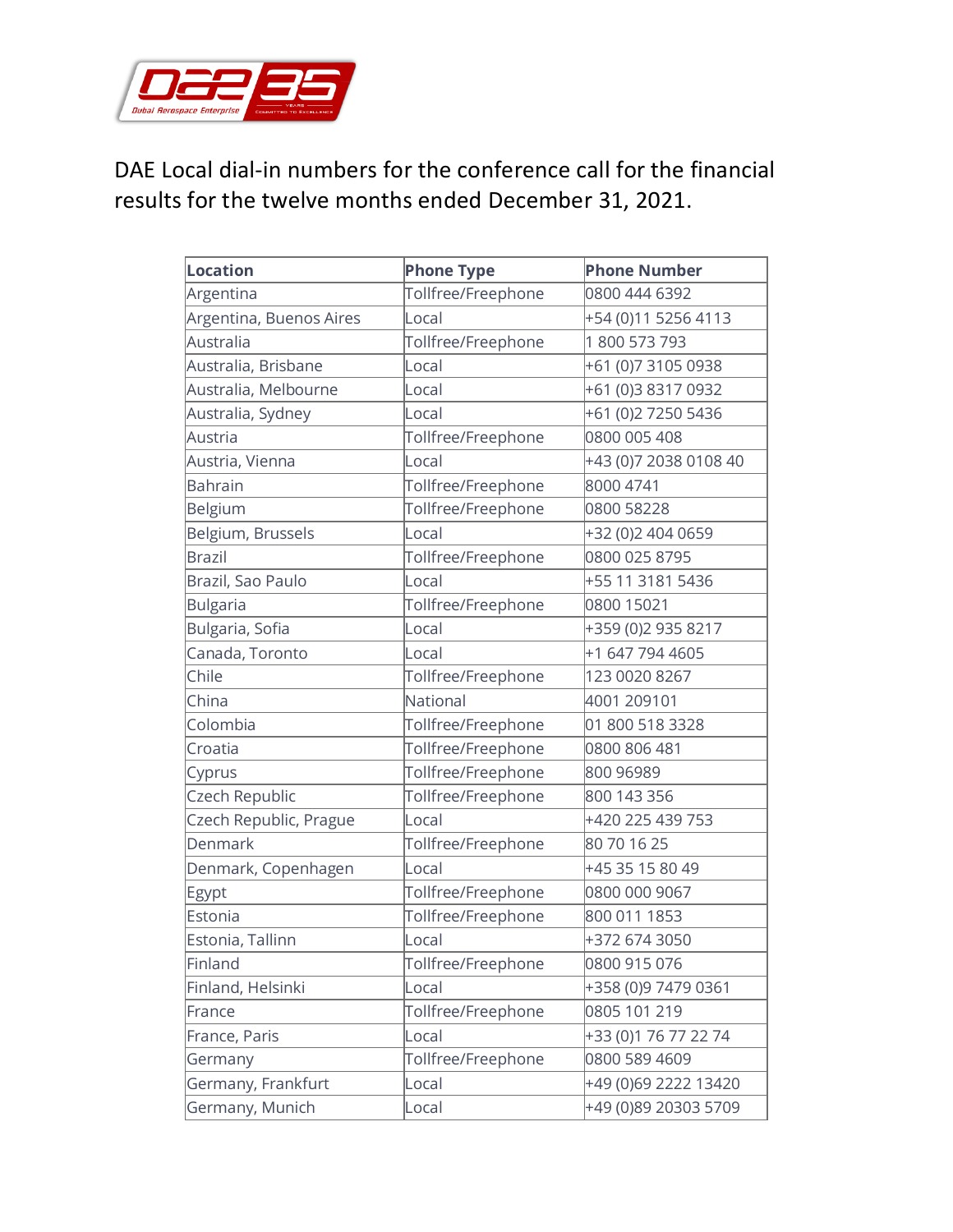

| Location                  | <b>Phone Type</b>  | <b>Phone Number</b> |
|---------------------------|--------------------|---------------------|
| Greece                    | Tollfree/Freephone | 00800 128 518       |
| Greece, Athens            | Local              | +30 211 181 3807    |
| Hong Kong                 | Tollfree/Freephone | 800 961 105         |
| Hong Kong, Hong Kong      | Local              | +852 3008 1527      |
| Hungary                   | Tollfree/Freephone | 068 001 9218        |
| Hungary, Budapest         | Local              | +36 1429 2226       |
| Iceland                   | Tollfree/Freephone | 800 9369            |
| India                     | Tollfree/Freephone | 1800 572 4409       |
| India, Bangalore          | Local              | +91 80 6760 8088    |
| India, Delhi              | Local              | +91 11 6310 0156    |
| India, Mumbai             | Local              | +91 22 6310 0143    |
| Indonesia                 | Tollfree/Freephone | 007 803 321 8172    |
| Ireland                   | Tollfree/Freephone | 1800 832 679        |
| Ireland, Dublin           | Local              | +353 (0)1 246 5638  |
| Israel                    | Tollfree/Freephone | 1809 212 883        |
| Israel, Tel Aviv          | Local              | +972 3376 1315      |
| <b>Italy</b>              | Tollfree/Freephone | 800 977 396         |
| Italy, Milan              | Local              | +39 02 3600 8019    |
| Italy, Rome               | Local              | +39 06 8750 0723    |
| Japan                     | Tollfree/Freephone | 0120 001 836        |
| Japan, Tokyo              | Local              | +81 (0)3 4563 4401  |
| Jordan                    | Tollfree/Freephone | 80022523            |
| Korea, Republic of        | Tollfree/Freephone | 007 9814 2032 546   |
| Korea, Republic of, Seoul | Local              | +82 (0)2 3483 5431  |
| Latvia                    | Tollfree/Freephone | 8000 4161           |
| Latvia, Riga              | Local              | +371 6785 4527      |
| Lithuania                 | Tollfree/Freephone | 8800 30775          |
| Lithuania, Vilnius        | Local              | +370 5205 4830      |
| Luxembourg                | Tollfree/Freephone | 800 24405           |
| Luxembourg, Luxembourg    | Local              | +352 2786 1336      |
| Malaysia                  | Tollfree/Freephone | 1800 813 411        |
| Malaysia, Kuala Lumpur    | Local              | +60 (0)3 7724 0453  |
| Mexico                    | Tollfree/Freephone | 01 800 062 2963     |
| Mexico, Mexico City       | Local              | +52 55 4164 4815    |
| Netherlands               | Tollfree/Freephone | 0800 023 1436       |
| Netherlands, Amsterdam    | Local              | +31 (0) 20 721 9251 |
| New Zealand               | Tollfree/Freephone | 0800 423 970        |
| New Zealand, Auckland     | Local              | +64 (0) 9 9133 622  |
| Nigeria, Lagos            | Local              | +234 1 277 2430     |
| Norway                    | Tollfree/Freephone | 800 14710           |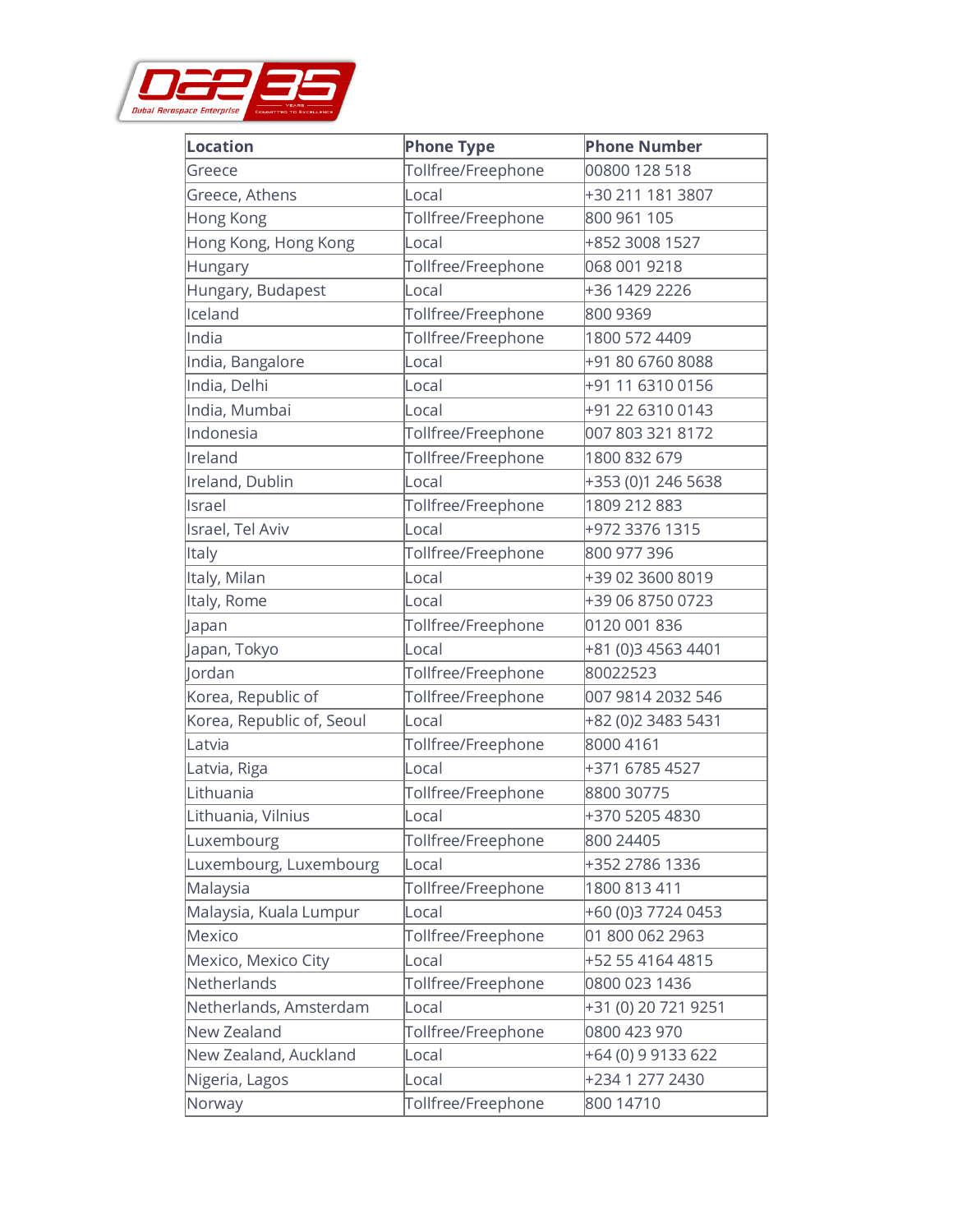

| <b>Location</b>             | <b>Phone Type</b>  | <b>Phone Number</b>  |
|-----------------------------|--------------------|----------------------|
| Norway, Oslo                | Local              | +47 2350 2007        |
| Oman                        | Tollfree/Freephone | 800 77207            |
| Panama                      | Tollfree/Freephone | 00 800 226 6381      |
| Peru                        | Tollfree/Freephone | 0800 78 779          |
| Philippines                 | Tollfree/Freephone | 1800 8328 3745       |
| Philippines, Manila         | Local              | +63 2 8395 3401      |
| Poland                      | Tollfree/Freephone | 00 800 121 4059      |
| Poland, Warsaw              | Local              | +48 (0)22 206 9996   |
| Portugal                    | Tollfree/Freephone | 800 812 274          |
| Portugal, Lisbon            | Local              | +351 213 180 030     |
| Qatar                       | Tollfree/Freephone | 00 800 100 443       |
| Romania                     | Tollfree/Freephone | 0800 885 828         |
| Romania, Bucharest          | Local              | +40 (0)21 529 3974   |
| <b>Russian Federation</b>   | Tollfree/Freephone | 88005009283          |
| Russian Federation, Moscow  | Local              | +7 495 213 1767      |
| Saudi Arabia                | Tollfree/Freephone | 800 844 8805         |
| Singapore                   | Tollfree/Freephone | 800 120 7298         |
| Singapore, Singapore        | Local              | +65 6703 6908        |
| Slovakia                    | Tollfree/Freephone | 0800 002 286         |
| Slovakia, Bratislava        | Local              | +421 (0) 2 5011 2130 |
| Slovenia                    | Tollfree/Freephone | 0800 80413           |
| Slovenia, Ljubljana         | Local              | +386 1 888 8508      |
| South Africa                | Tollfree/Freephone | 0800 998 654         |
| South Africa, Johannesburg  | Local              | +27 11 844 6054      |
| Spain                       | Tollfree/Freephone | 800 600 848          |
| Spain, Madrid               | Local              | +34 91 114 7293      |
| Sweden                      | Tollfree/Freephone | 0200 880 389         |
| Sweden, Stockholm           | Local              | +46 (0)8 5033 6574   |
| Switzerland                 | Tollfree/Freephone | 0800 200 831         |
| Switzerland, Geneva         | Local              | +41 (0)22 567 5729   |
| Switzerland, Zurich         | Local              | +41 (0)44 580 7206   |
| Taiwan                      | Tollfree/Freephone | 0800 868 298         |
| Taiwan, Taipei              | Local              | +886 (0)2 8793 3223  |
| Thailand                    | Tollfree/Freephone | 1800 011 069         |
| Turkey                      | Local              | +90 850 390 7583     |
| Turkey                      | Tollfree/Freephone | 00800 4488 29054     |
| Ukraine                     | Tollfree/Freephone | 0800 503 441         |
| <b>United Arab Emirates</b> | Tollfree/Freephone | 8000 3570 2653       |
| United Kingdom              | Tollfree/Freephone | 0800 358 6377        |
| United Kingdom, Local       | Local              | +44 (0)330 336 9105  |